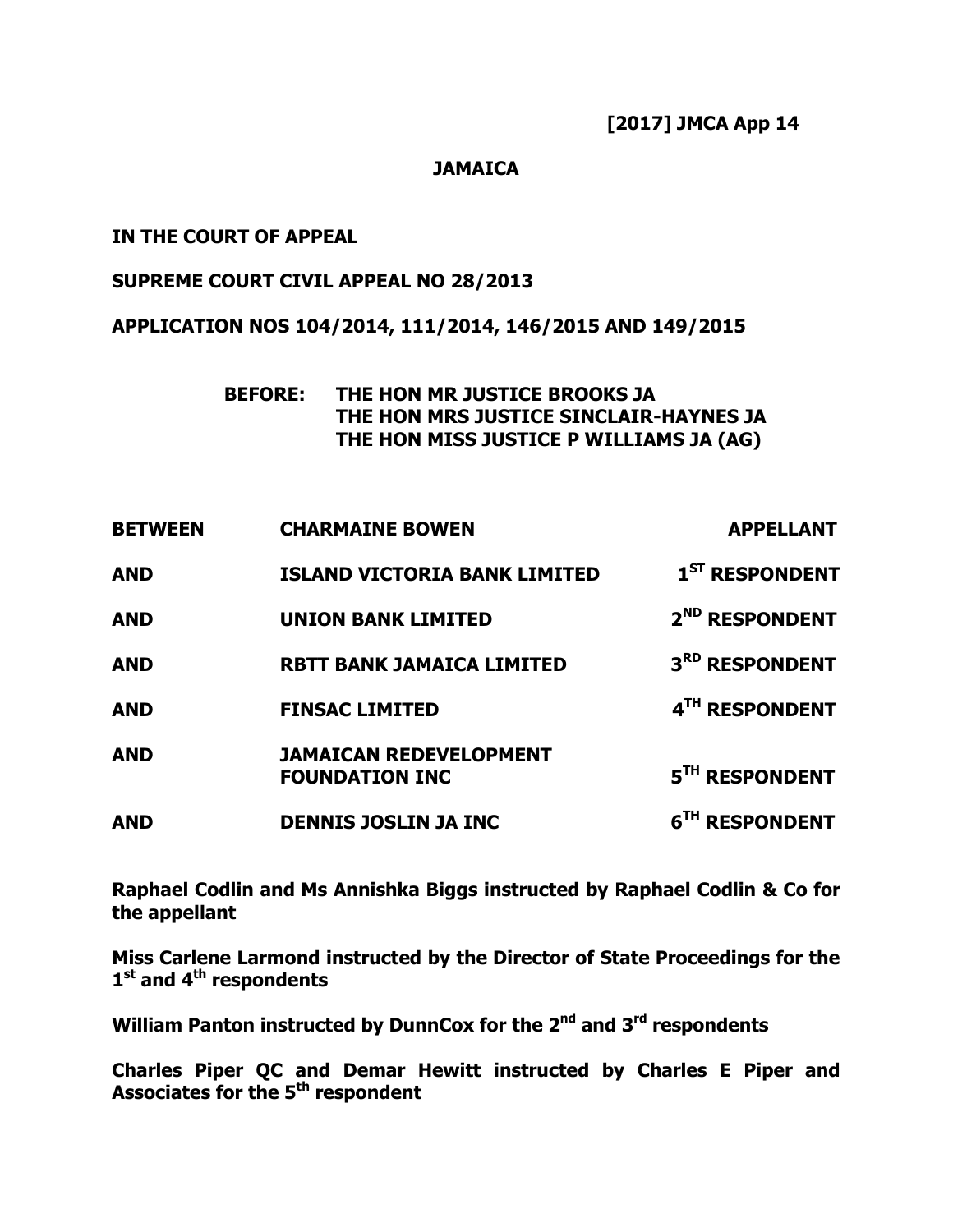## **6 th respondent not appearing or being represented**

## **17, 20 November 2015 and 2 June 2017**

## **BROOKS JA**

- [1] On 20 November 2015, we made the following orders:
	- 1. The application by Ms Bowen to vary the orders of the single judge of appeal or alternatively for fresh injunction is refused.
	- 2. The application by Jamaican Redevelopment Foundation Inc to vary the orders of the single judge of appeal is granted.
	- 3. The orders of the single judge of appeal granting injunctions preventing the sale of properties at Apartment E 119 Chelsea Manor, Kingston 5 and No 14 Penfield Avenue, Forrest Hills both in the parish of Saint Andrew are set aside.
	- 4. The order of the single judge of appeal granting a stay of execution of the judgment entered in the Supreme Court herein on 21 March 2103 is set aside.
	- 5. Costs of Ms Bowen's application No 104/2014 to the respondents to be taxed, if not agreed.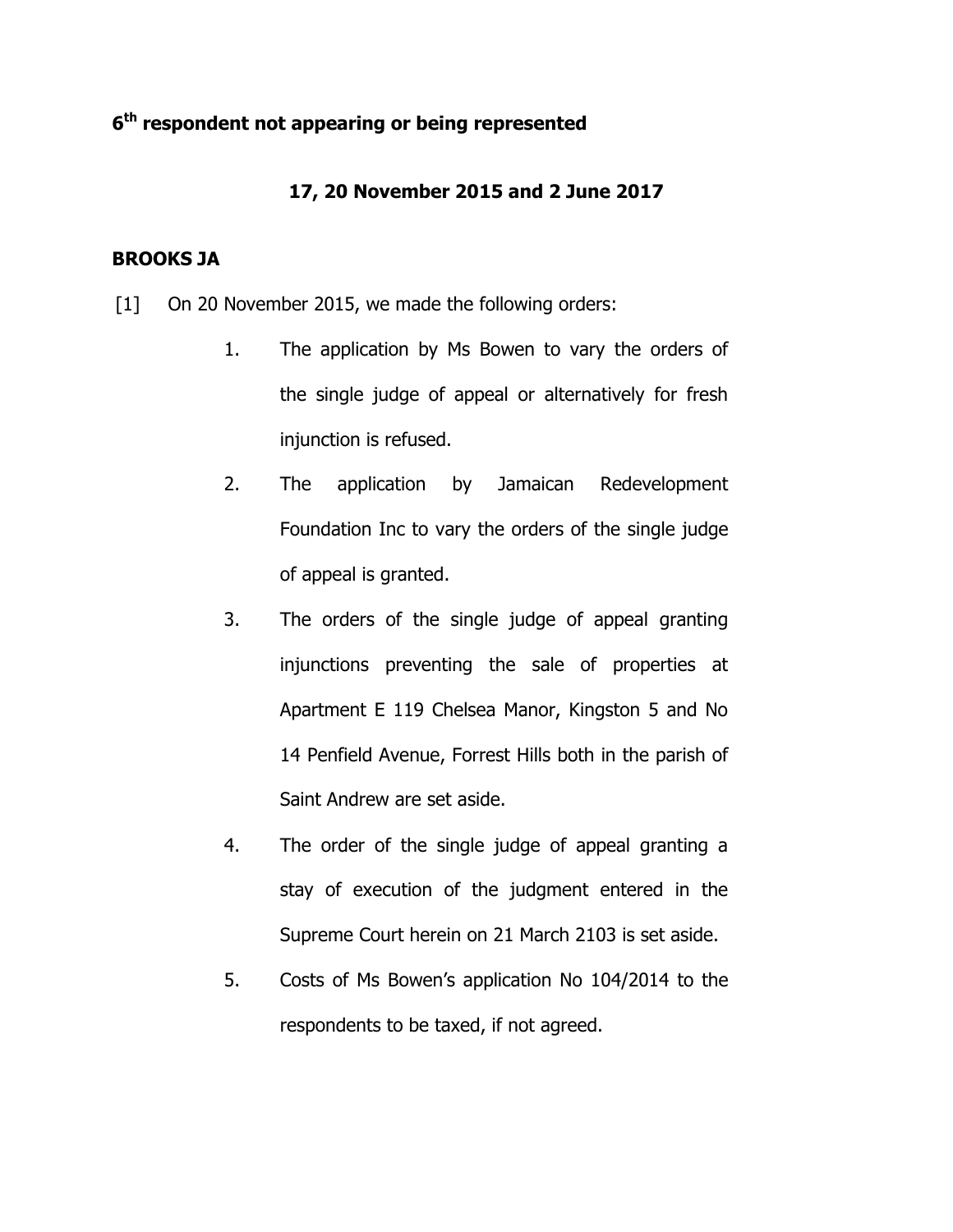- 6. Costs of Jamaican Redevelopment Foundation, Inc's application No 111/2014 and of the application before the single judge of appeal to be borne by Ms Bowen.
- 7. No order as to costs in respect of application Nos 146 and 149/2015.

At the time of delivering those orders, we promised to put our reasons in writing. We now fulfil that promise, but apologise for the delay in doing so.

[2] Although there were four applications listed for hearing before the court in this matter, only two were argued. The first was an application by Ms Charmaine Bowen, the appellant in the substantive appeal. Ms Bowen sought an order to prevent Jamaican Redevelopment Foundation Inc (JRF) from exercising a power of sale contained in two instruments of mortgage for properties for which she is a registered proprietor and mortgagor. The second application was by JRF. It sought an order removing any judicial impediment to its right to exercise its powers of sale contained in each of the mortgages.

[3] Both applications complained about the orders of a single judge of this court. In those orders, the learned judge of appeal granted a stay of execution of a judgment at first instance which struck out Ms Bowen's claim and granted judgment on JRF's counterclaim that Ms Bowen was indebted to it and that it was entitled to exercise its powers of sale contained in the respective mortgages. The learned judge of appeal further granted injunctions preventing JRF from exercising its powers of sale contained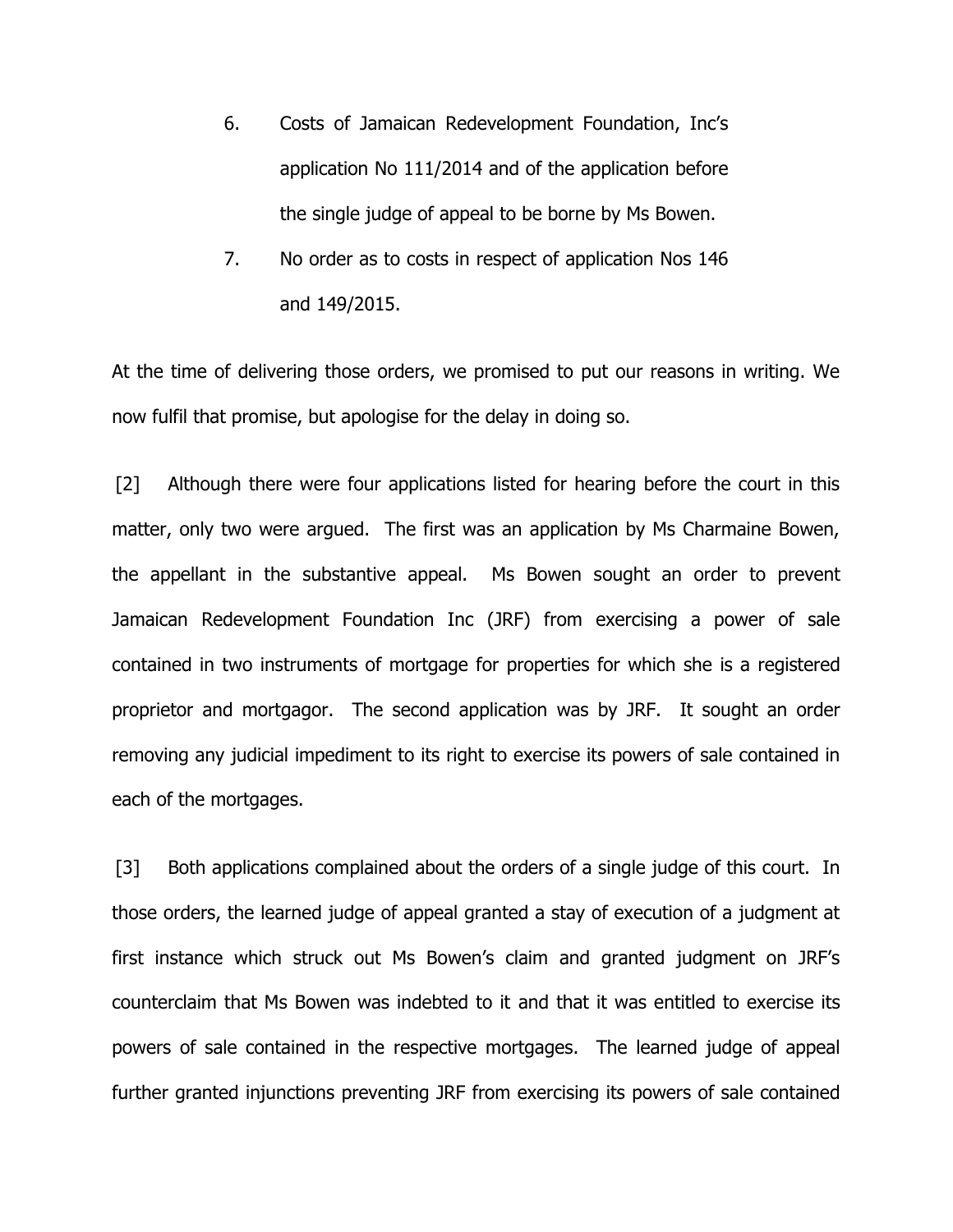in the respective mortgages on condition that Ms Bowen paid certain sums into an interest-bearing account or into court in respect of each mortgage. The stay of execution and the injunctions were to remain in place pending the determination of Ms Bowen's appeal or further order of the court.

[4] Ms Bowen complained that the learned judge of appeal ought not to have imposed the condition of the payments, and that this court should set the condition aside in each case. Alternatively, she contended, this court should grant fresh injunctions which do not contain any condition of payment.

[5] JRF argued that the learned judge of appeal erred in granting the stay and the injunctions. It contended that the judgment in its favour was in respect of its counterclaim against Ms Bowen to which she did not file a defence. It further argued that Ms Bowen did not appeal against that aspect of the judgment in the court below. In the circumstances, JRF argued, Ms Bowen has no justiciable issue before this court which could adversely affect JRF's exercise of its rights under the respective mortgages.

#### **The orders of the learned single judge of appeal**

[6] The learned single judge of appeal made the following orders:

"(i) There be a stay of execution of the judgment of Pusey J made on 21 March 2013 pending the determination of the appeal or until further orders of the court.

(ii) The  $5<sup>th</sup>$  respondent [JRF] is hereby restrained from disposing of or otherwise dealing with the property located at Chelsea Manor until the determination of the appeal or further order, on condition that the applicant [Ms Bowen] pays into an interest-bearing account in the joint names of the attorneys-at-law representing the applicant and the 5<sup>th</sup>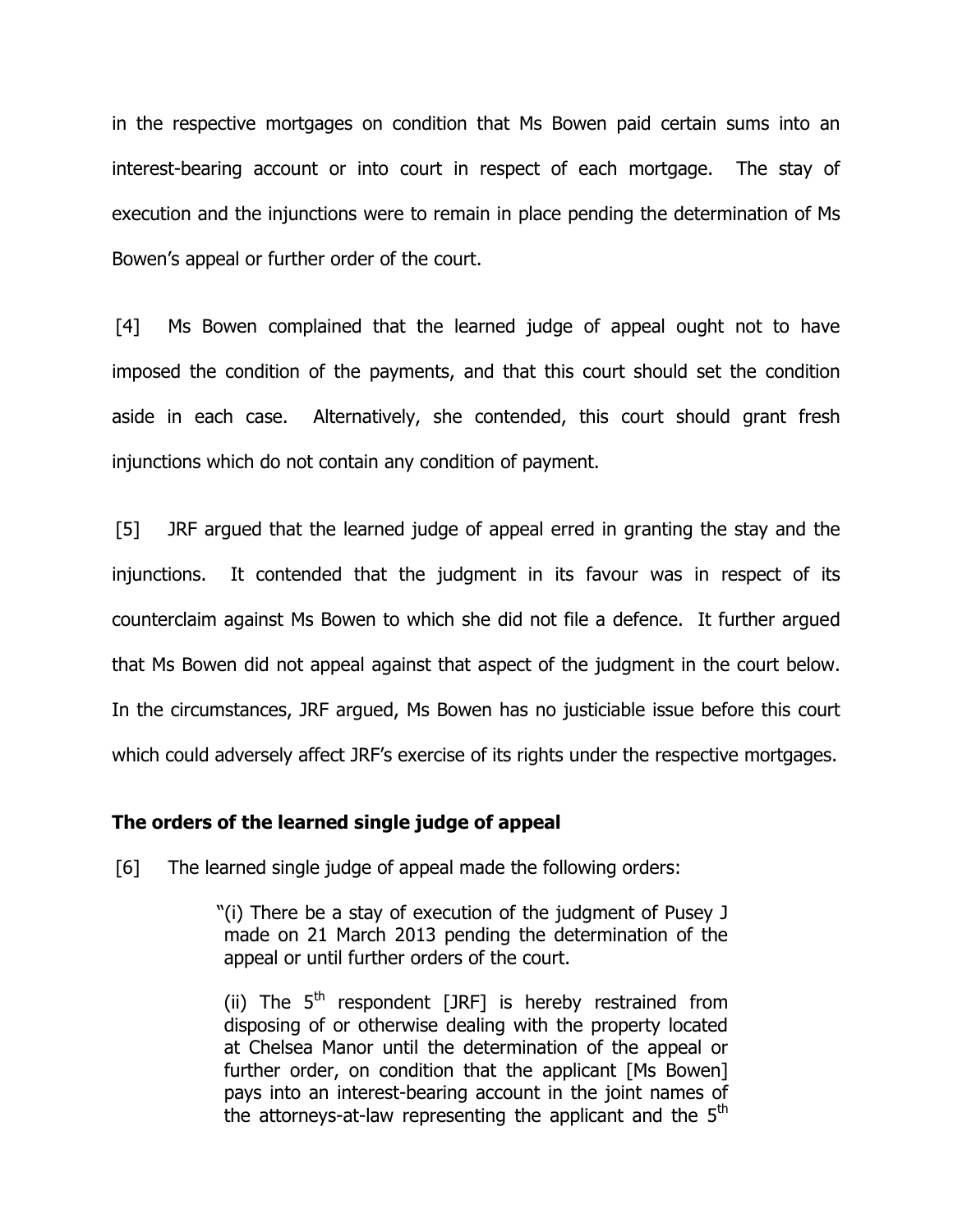respondent or into court, the sum of J\$1,200,000.00 within 30 days of this order, failing which this restraint shall lapse.

(iii) The  $5<sup>th</sup>$  respondent is hereby restrained from disposing of or otherwise dealing with the property located at 14 Penfield Avenue, Forrest Hills until the determination of the appeal or further order, on condition that the applicant pays into an interest-bearing account in the joint names of the attorneys-at-law representing the applicant and the  $5<sup>th</sup>$ respondent or into court, the sum of J\$3,500,000.00 within 30 days of this order, failing which this restraint shall lapse.

(iv) The time for filing the written submissions in support of the notice of appeal is extended until 27 June 2014.

(v) The appeal shall be fixed for the earliest possible hearing date.

(vi) Costs of the application to the applicant, to be taxed if not agreed."

#### **Ms Bowen's application**

[7] There were two basic elements to Ms Bowen's application that the condition for payment should be set aside. The first was that she is unable to find the money to satisfy the condition. The second was that she has a legitimate challenge to the validity of the mortgage. Where either of those situations exist, she contends, the imposition of a condition of payment is inappropriate. Neither contention could have been accepted.

[8] Although Miss Biggs, on behalf of Ms Bowen, argued that Ms Bowen's inability to pay was a factor that this court should consider, the contention runs counter to the now established general principle that the rights of a mortgagee to sell under powers of sale will not be restrained unless the mortgagor pays into court the sum claimed by the mortgagee. The authority for that principle in our jurisdiction is **SSI (Cayman)**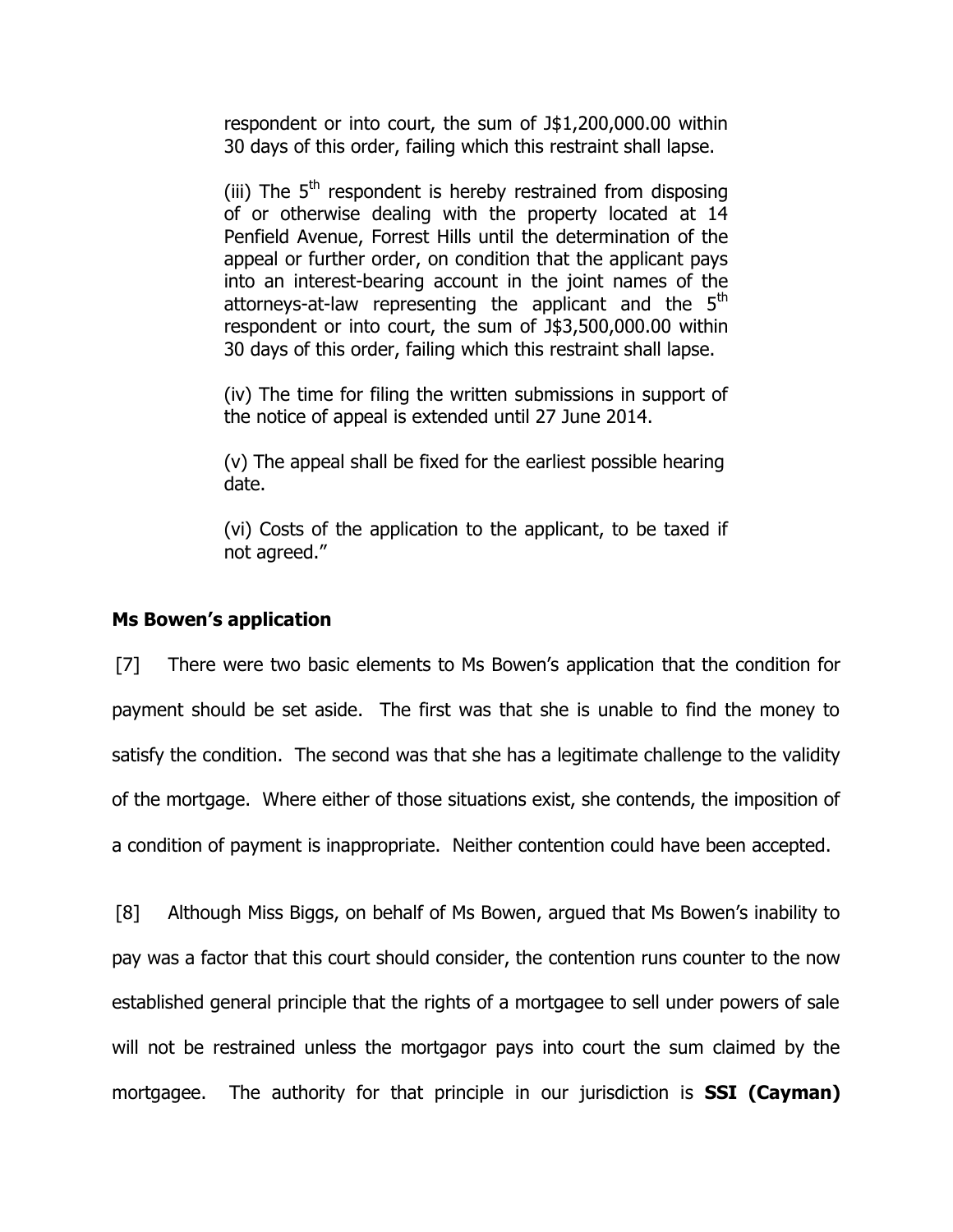**Limited and Others v International Marbella Club SA** SCCA No 57/1986 (delivered 6 February 1987). Inability to satisfy the payment requirement is not a basis for deviation from that general principle. If it were, there would hardly be any case in which the condition would be imposed. It is usually inability to pay that lands mortgagors in the position where mortgagees threaten to exercise powers of sale.

[9] On the issue of the validity of the mortgages, Miss Biggs reminded the court that one of the exceptions to the general rule in **Marbella**, is where the validity of the mortgage is challenged by the mortgagor. Miss Biggs submitted that Ms Bowen challenges the validity of the mortgages.

[10] The basis for the proposed challenge to the validity of the mortgages, Miss Biggs submitted, is a failure to conform to the requirements for the proper execution of documents which were registered under the Registration of Titles Act. Learned counsel accepted, however, that that contention was not placed before the learned single judge of appeal. In fact, Ms Bowen's position before that judge was that there was no challenge to the validity of the mortgages at inception. The challenge was to its continuing validity for the purposes of the exercise of powers of sale.

[11] Neither of those challenges to the validity of the mortgages has any real prospect of success. The authorities, as summarised in **Mosquito Cove Ltd v Mutual Security Bank and Others** [2010] JMCA Civ 32, show that for a challenge to the validity of a mortgage to have any real prospect of success, it must either attack the very root of the mortgage, that is, that the mortgage did not ever properly come into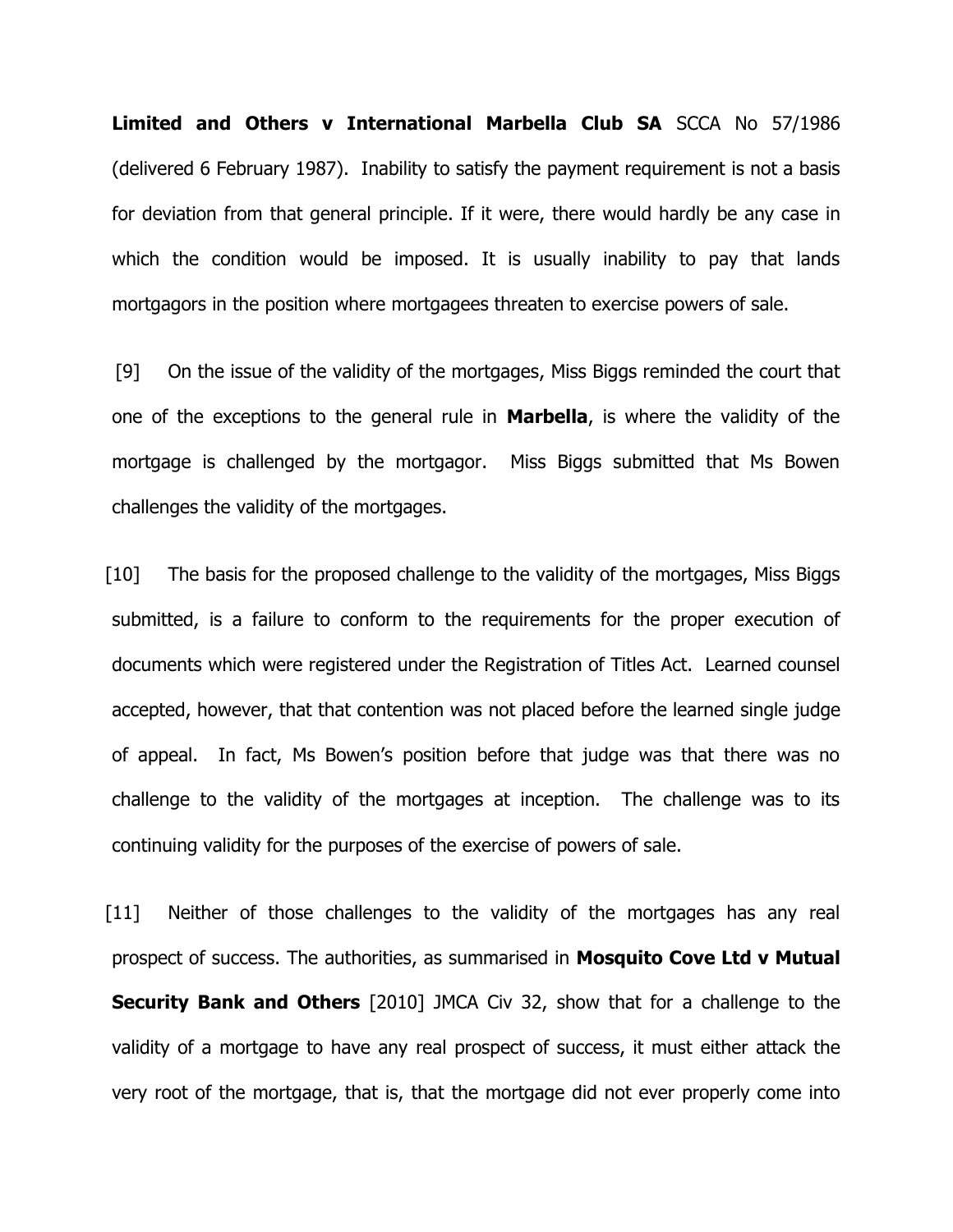being, or demonstrate that it is clear that the mortgagee's claim is excessive. Ms Bowen's challenge was not along the line of the former aspect and therefore her application to vary the order of the learned single judge of appeal, failed in respect of that aspect. The aspect of her challenge concerning the amount of the mortgagee's claim failed for lack of evidence. It will be dealt with further, below.

[12] The other element of Ms Bowen's application was for fresh injunctions to be granted. The basis for this aspect of the application was a forensic report from a forensic accountant, Mr Collin Greenland. The report asserts, submitted Miss Biggs, that Ms Bowen has settled all her liability in respect of the mortgage loans. As a consequence the claim by the mortgagee would have been excessive. Mr Greenland's report was, however, not before either the judge in the court below or the learned single judge of this court. Miss Biggs applied for it be considered as fresh evidence. We declined to admit it as fresh evidence as it was the absence of such a report that resulted in Ms Bowen's claim being struck out in the court below. Any admission of such evidence would have been unfair and prejudicial to the pending appeal. Any such application would have had to have been formally made at the hearing of the appeal from the decision to strike out the claim. Without the report being admitted, the application for fresh injunctions also failed.

[13] Miss Biggs also sought to argue that an order of the learned single judge of appeal granting a stay of the order of the judge in the court below acted as a general restraint on JRF's powers of sale. That contention was not accepted. Firstly, the orders in the court below, apart from the striking out of Ms Bowen's claims, were mainly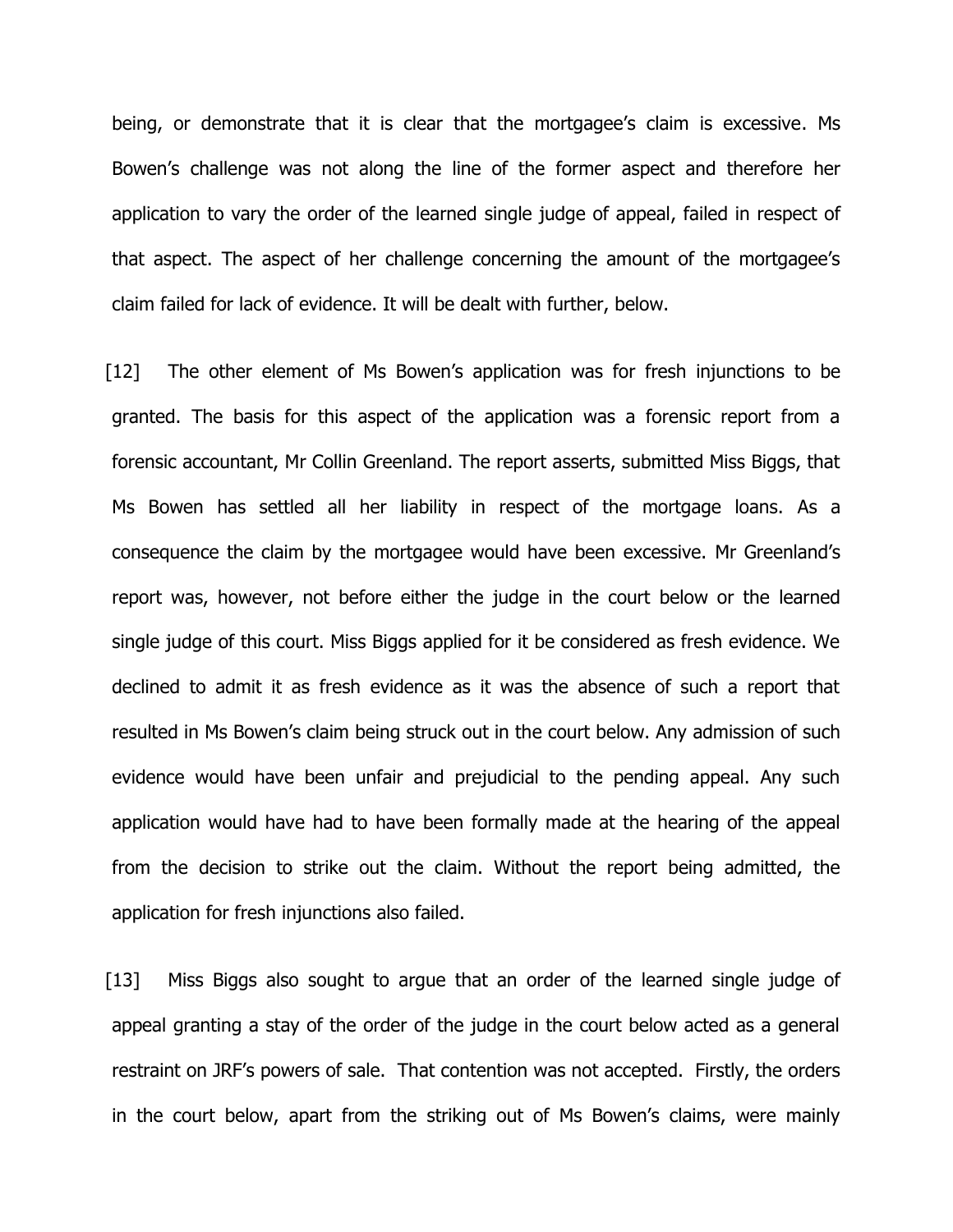declarations that JRF was the mortgagee of Ms Bowen's properties and were entitled to

exercise all rights contained in the mortgages. The orders were as follows:

- "1. The Claimant's [Ms Bowen's] Statement of Case is struck out.
- 2. Judgment entered for all Defendants against the Claimant.
- 3. Judgment be entered for the Fifth Defendant [JRF] against the Claimant, Charmaine Bowen, and the Defendant to the Counterclaim, Aldith Ellis, in the following terms:
	- a. Judgment for the Fifth Defendant in the sum of US\$431,125.65 with interest thereon as at September 4, 2012 at the rate of 15% per annum or US\$50.50 per day before as well as after Judgment made up as follows:

| Principal:                    |       | \$122,887.94 |
|-------------------------------|-------|--------------|
| Interest to September 4, 2012 |       | 270,147.29   |
| Fees:                         |       | 38,090.42    |
|                               | Total | \$431,125.65 |

- b. It is declared that the Fifth Defendant is the Mortgagee of the Claimant's property known as Apartment E 119 Chelsea Manor, Kingston 5, in the parish of Saint Andrew being all that parcel of land registered at Volume 1253 Folio 552 of the Register Book of Titles, the Fourth Defendant having assigned the Claimant's Mortgage thereof, initially given to the First Defendant, to the Fifth Defendant.
- c. It is declared that until all sums which are due and payable by the Claimant under the Third Letter of Commitment have been duly paid, the Fifth Defendant is entitled to exercise all of its rights, as Mortgagee by assignment, in respect of the said property registered at Volume 1253 Folio 552 aforesaid.
- d. It is declared that the Fifth Defendant is the Second Mortgagee of all that parcel of land known as 14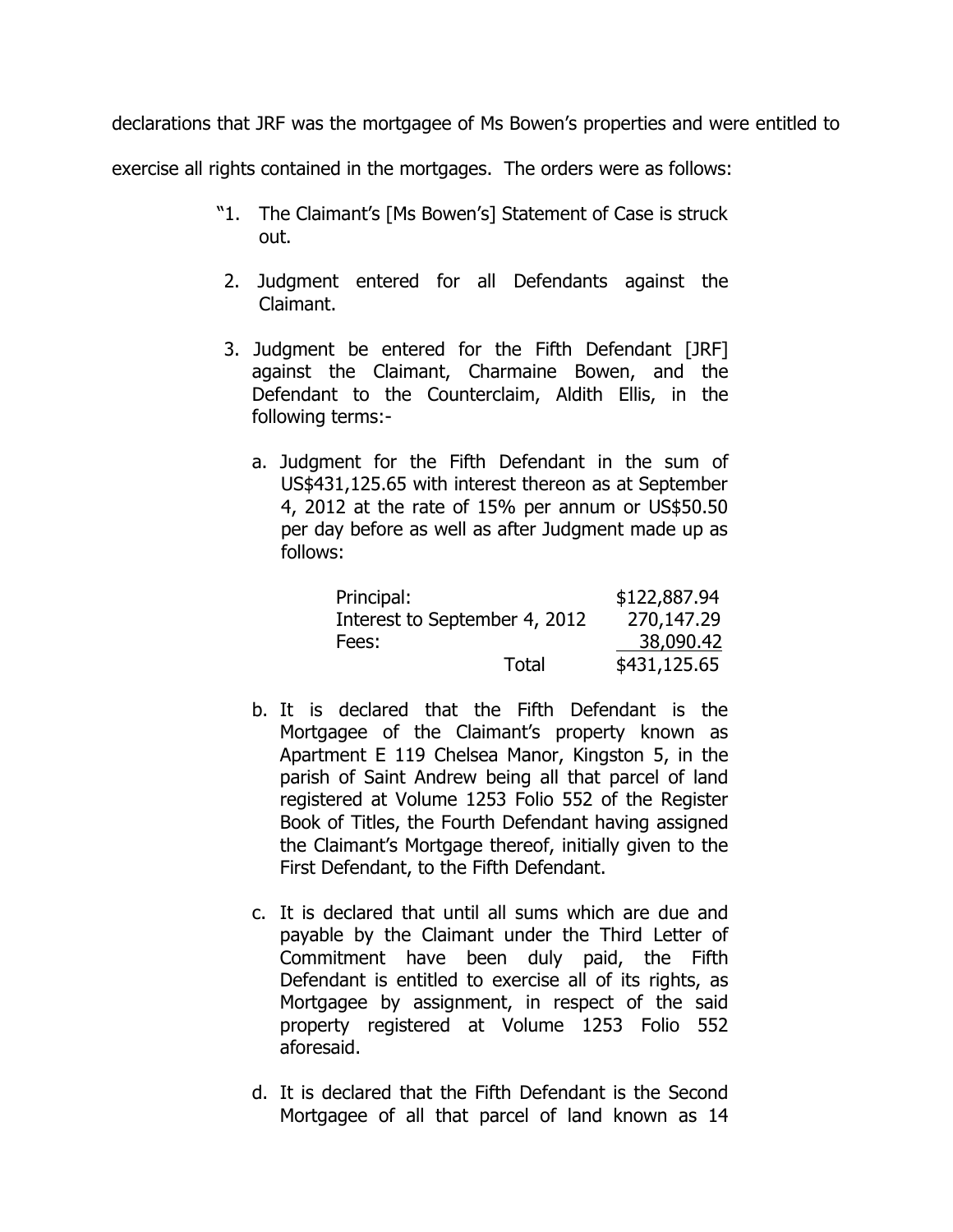Penfield Avenue, Forrest Hills Gardens, Kingston 19 in the parish of Saint Andrew being the land registered at Volume 1096 Folio 858 of the Register Book of Titles being land owned by the Claimant and one Aldith Quivador Ellis as Joint Tenants, the Fourth Defendant having assigned the Claimant's and the said Aldith Quivador Ellis' Mortgage thereof, initially given to the First Defendant, to the Fifth Defendant.

- e. It is declared that until all sums which are due and payable by the Claimant under the Third Letter of Commitment have been duly paid, the Fifth Defendant is entitled to exercise all of its rights as Second Mortgagee by assignment, in respect of the said property registered at Volume 1096 Folio 858 aforesaid.
- f. Costs of the proceedings to the  $2^{nd}$ ,  $3^{rd}$  and  $5^{th}$ Defendants to be paid by the Claimant."

[14] A stay of those orders could not have affected the powers that were independently contained in the instruments of mortgage.

[15] The second difficulty with Ms Biggs' submission was that the orders of the learned single judge of appeal granting injunctions in respect of each of the properties would have been indicative that the order for the stay was not intended to apply to the powers of sale under the mortgages.

[16] Ms Bowen's application failed on that basis as well.

#### **JRF's application**

[17] JRF's application was for the order of the learned single judge of appeal, staying the execution of the judgment, to be set aside. Mr Piper QC, on behalf of JRF, stressed that although JRF had filed a counterclaim that monies, which were secured by the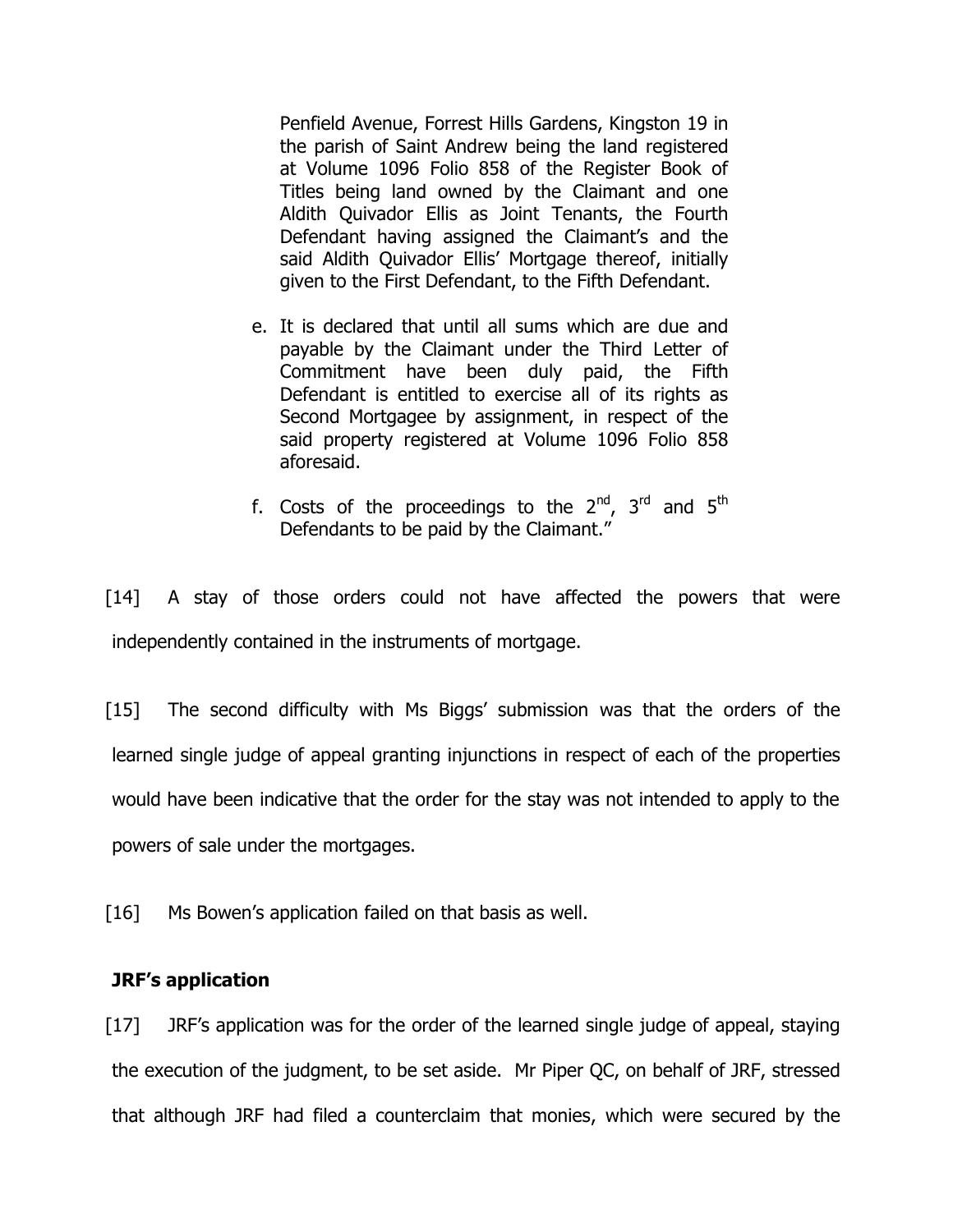mortgages, were owed to it, there was no defence to that counterclaim. Learned Queen's Counsel pointed out that JRF made an application for judgment on the counterclaim in the court below. That application was supported by an affidavit of Mr Jason Rudd.

[18] Learned Queen's Counsel submitted that there was, however, no issue raised by Ms Bowen disputing the contents of the counterclaim, or of Mr Rudd's evidence contained in his affidavit. There was, therefore, no contest in the court below to the judgment on the counterclaim. It was wrong in those circumstances, Mr Piper submitted, for the learned single judge of this court to have ordered a stay of that judgment. He argued that there was no material on which it could be said that Ms Bowen had any real prospect of success in an appeal against the judgment on the counterclaim.

[19] Learned Queen's Counsel pointed out that the learned single judge of appeal had noted that the judge in the court below gave judgment on the counterclaim without mentioning the counterclaim in his reasoning. Mr Piper defended the decision of the judge in the court below by saying that for the judge below to have given judgment on the counterclaim must have meant that he considered the merits of the counterclaim and had satisfied himself that the counterclaim had been proved.

[20] Despite Mr Piper's forceful submissions, it cannot be denied that the learned single judge of appeal considered the fact of the counterclaim in coming to a decision to grant the stay of execution. The grant was an exercise of a discretion with which the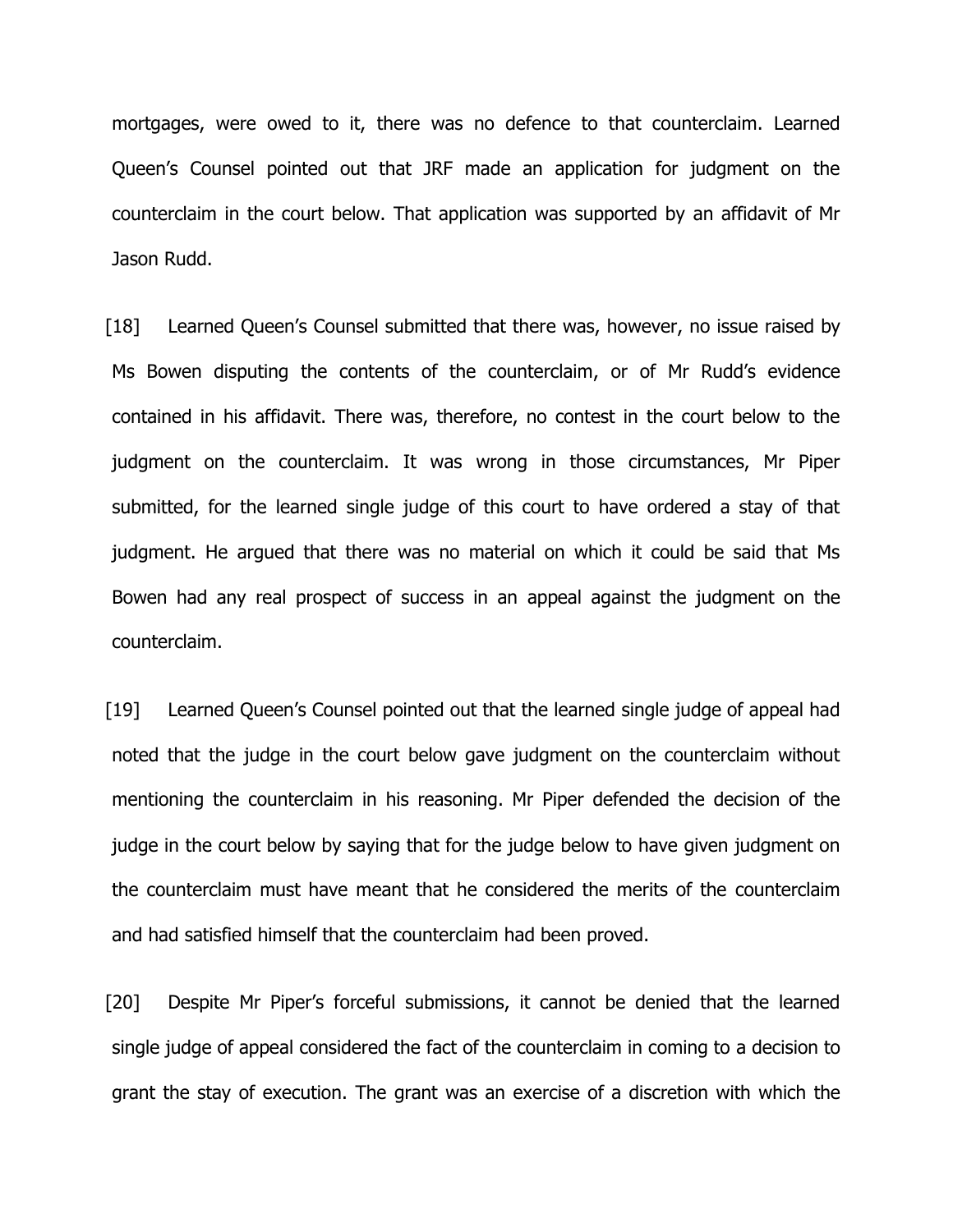learned judge of appeal is vested. This court would not normally disturb the result of such an exercise unless it was proved to have been executed in circumstances where an important principle of law or salient facts were ignored or were misapplied.

[21] Mr Piper was, however, correct in his submissions that the learned single judge of appeal had no material on which to consider if Ms Bowen had any prospect of success on appeal. A counterclaim is a separate claim and requires a response from the original claimant, if that claimant disputes the counterclaim in whole or in part. Rule 18.8(1) of the Civil Procedure Rules stipulates that a defence must be filed to a counterclaim. In the absence of a defence, the party who filed the counterclaim is entitled to judgment thereon.

[22] JRF's counterclaim asserted that Ms Bowen was still indebted to it for monies secured by the mortgages. Ms Bowen filed no defence to the counterclaim. It is true that in her claim she asserted that she had repaid the debts. The failure to support that assertion has already been addressed above.

#### **Conclusion**

[23] It is for those reasons that I agreed that the orders, set out at paragraph [1] hereof, should have been made.

#### **SINCLAIR-HAYNES JA**

[24] I have read, in draft, the reasons for judgment written by my brother Brooks JA. I agreed with the orders set out in that judgment as they were premised on the failure